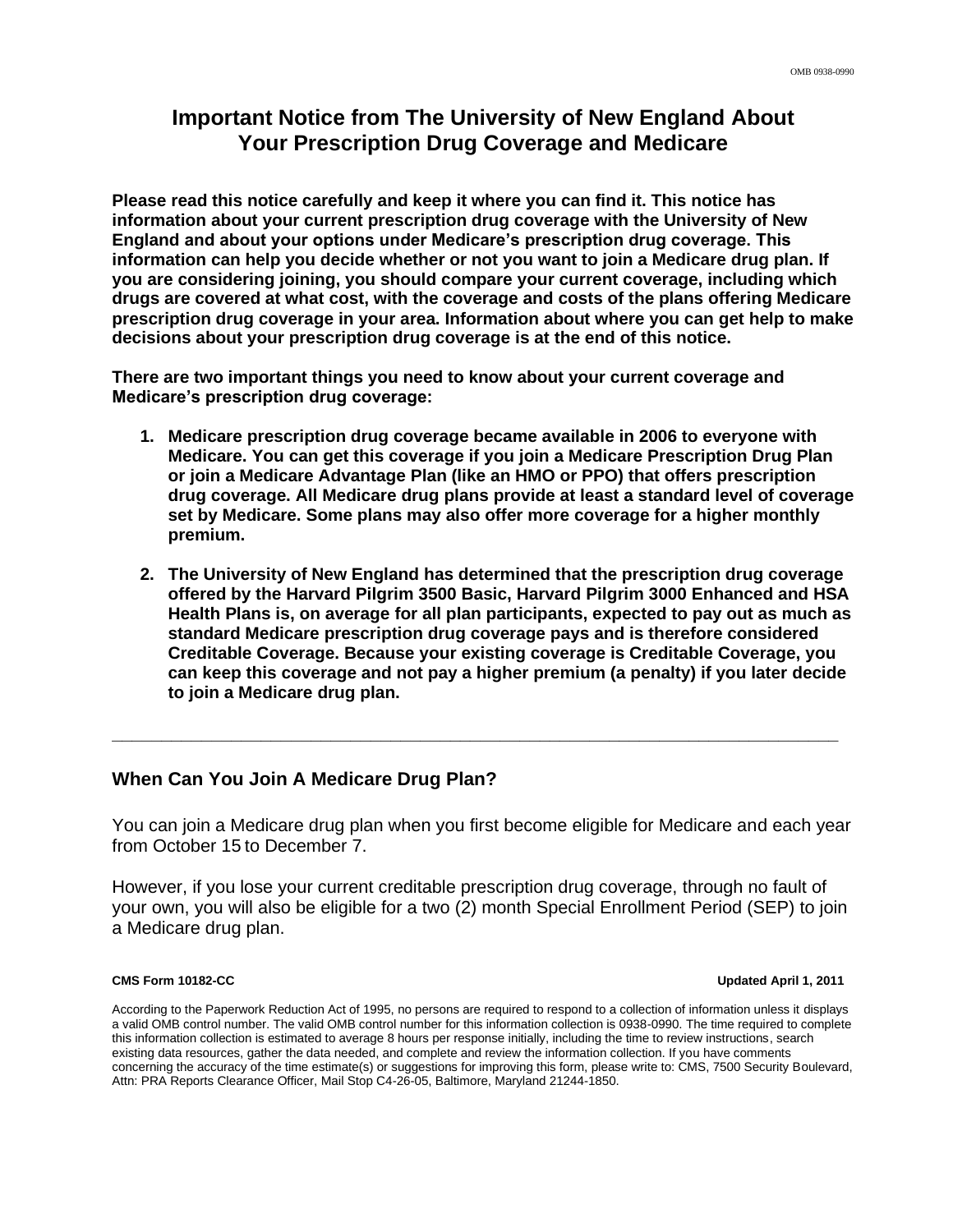### **What Happens To Your Current Coverage If You Decide to Join A Medicare Drug Plan?**

If you decide to join a Medicare drug plan, your current University of New England coverage will not be affected.

If you do decide to join a Medicare drug plan and drop your current University of New England coverage, be aware that you and your dependents may be able to get this coverage back.

### **When Will You Pay A Higher Premium (Penalty) To Join A Medicare Drug Plan?**

You should also know that if you drop or lose your current coverage with the University of New England and don't join a Medicare drug plan within 63 continuous days after your current coverage ends, you may pay a higher premium (a penalty) to join a Medicare drug plan later.

If you go 63 continuous days or longer without creditable prescription drug coverage, your monthly premium may go up by at least 1% of the Medicare base beneficiary premium per month for every month that you did not have that coverage. For example, if you go nineteen months without creditable coverage, your premium may consistently be at least 19% higher than the Medicare base beneficiary premium. You may have to pay this higher premium (a penalty) as long as you have Medicare prescription drug coverage. In addition, you may have to wait until the following October to join.

## **For More Information About This Notice Or Your Current Prescription Drug Coverage…**

Contact the person listed below for further information **NOTE:** You'll get this notice each year. You will also get it before the next period you can join a Medicare drug plan, and if this coverage through the University of New England changes. You also may request a copy of this notice at any time.

## **For More Information About Your Options Under Medicare Prescription Drug Coverage…**

More detailed information about Medicare plans that offer prescription drug coverage is in the "Medicare & You" handbook. You'll get a copy of the handbook in the mail every year from Medicare. You may also be contacted directly by Medicare drug plans.

For more information about Medicare prescription drug coverage:

- Visit [www.medicare.gov](http://www.medicare.gov/)
- Call your State Health Insurance Assistance Program (see the inside back cover of your copy of the "Medicare & You" handbook for their telephone number) for personalized help

#### **CMS Form 10182-CC Updated April 1, 2011**

According to the Paperwork Reduction Act of 1995, no persons are required to respond to a collection of information unless it displays a valid OMB control number. The valid OMB control number for this information collection is 0938-0990. The time required to complete this information collection is estimated to average 8 hours per response initially, including the time to review instructions, search existing data resources, gather the data needed, and complete and review the information collection. If you have comments concerning the accuracy of the time estimate(s) or suggestions for improving this form, please write to: CMS, 7500 Security Boulevard, Attn: PRA Reports Clearance Officer, Mail Stop C4-26-05, Baltimore, Maryland 21244-1850.